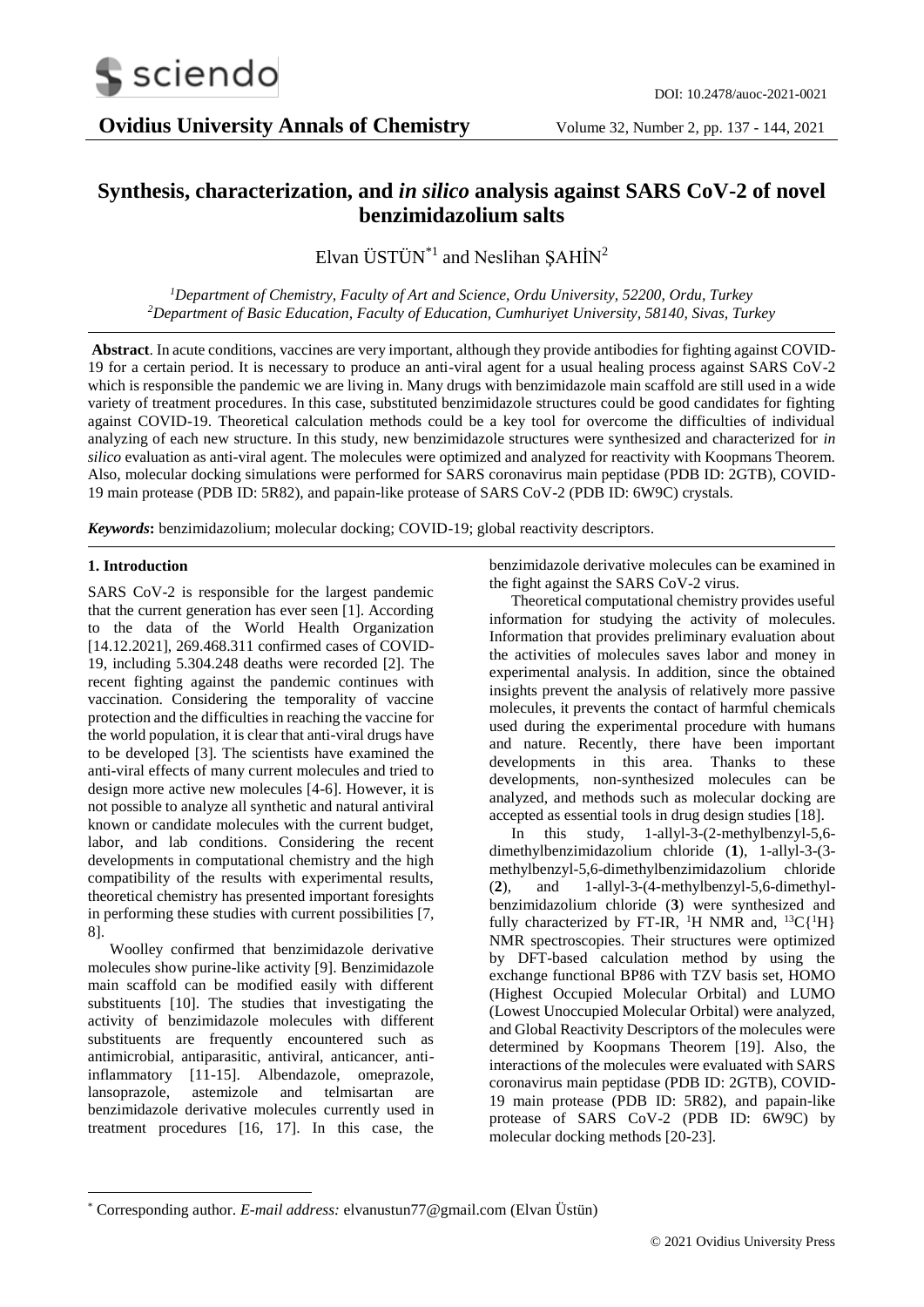# **2. Experimental**

#### *2.1. Materials and methods*

All experiments were performed under argon in flamedried glassware using standard Schlenk line techniques. All reagents were purchased from Sigma Aldrich Co. (Dorset, UK). The solvents used were purified by distillation over the drying agents indicated and were transferred under argon. Melting points were determined using the Electrothermal 9100 melting point detection apparatus in capillary tubes and the melting points are reported as uncorrected values. Fourier transform infrared (FT-IR) spectra were recorded in the range of 400–4000 cm−1 on Perkin Elmer Spectrum 100 FT-IR. <sup>1</sup>H NMR and <sup>13</sup>C{<sup>1</sup>H} NMR spectra were taken using a Bruker As 400 Mercury spectrometer operating at 400 MHz  $(^1H)$ , 100 MHz  $(^{13}C)$  in CDCl<sub>3</sub> with tetramethylsilane as the internal reference. <sup>1</sup>H peaks are labeled as singlet (s).

### *2.2. General procedure for the preparation of Nheterocyclic carbene salts*

The N-heterocyclic carbene salts (**1-3**) were synthesized under argon gas atmosphere and according to the literature [24].

#### **1-Allyl-3-(2-methylbenzyl-5,6-dimethylbenzimidazolium chloride, 1**

To a stirring solution of NaH (11 mmol) in tetrahydrofuran (20 mL), 5,6-dimethylbenzimidazole (10 mmol) was added and admixture was stirred at room temperature for 1 h. Then, allyl bromide (10.1 mmol) was added to the solution and the mixture was left to stir for 24 h at 60 $\degree$ C. The mixture was cooled to room temperature. Then, the solvent was removed in vacuo. Dichloromethane (30 mL) was added to solid. The last solution was distilled and 1-allyl-5,6 dimethylbenzimidazole was obtained. The 1-allyl-5,6 dimethylbenzimidazole (1 mmol) and 2-methylbenzyl chloride (1 mmol) were stirred in DMF (5 mL) for 24 h at 80 °C. Precipitated solid was filtered and rinsed out with diethyl ether and dried under vacuum. Yield: 88%; m.p. 215-216 °C, FT-IR *ν*<sub>(CN)</sub>: 1557 cm<sup>-1</sup>. <sup>1</sup>H NMR (400 MHz, CDCl3) δ (ppm): 2.33 (s, 3H, CH2C6H4-C*H*3-2), 2.41, 2.42 (s, 6H, NC6H2N(C*H*3)2-5,6), 5.31 (d, 2H, NC*H*2CHCH2, *J* = 8 Hz), 5.41-5.47 (m, 2H, NCH<sub>2</sub>CHCH<sub>2</sub>), 5.83 (s, 2H, CH<sub>2</sub>C<sub>6</sub>H<sub>4</sub>-CH<sub>3</sub>-2), 6.11 (quint, 1H, NCH2C*H*CH2, *J* = 4 Hz), 7.02 (d, 2H, Ar-*H*, *J* = 4 Hz), 7.14-7.19 (m, 2H, Ar-*H*), 7.24-7.29 (m, 2H, Ar-*H*), 11.69 (s, 1H, NC*H*N). <sup>13</sup>C{<sup>1</sup>H} NMR (100 MHz, CDCl3) δ (ppm): 19.6 (CH2C6H4-*C*H3-2), 20.7 (NC6H2N(*C*H3)2-5,6), 49.7 (*C*H2C6H4-CH3-2), 50.0 (N*C*H2CHCH2), 126.8 (NCH2CH*C*H2), 136.4 (NCH2*C*HCH2), 113.2, 113.4, 121.3, 127.8, 129.2, 129.9, 130.0, 130.1, 130.8, 131.3 (Ar-*C*), 143.2 (N*C*HN).

#### **1-Allyl-3-(3-methylbenzyl-5,6-dimethylbenzimidazolium chloride, 2**

**2** was prepared following the same procedures as described for **1**. However, 3-methylbenzyl chloride (1 mmol) was used as second added alkyl halide. Yield: 85%; m.p. 228-229 °C, FT-IR *ν*<sub>(CN)</sub>: 1561 cm<sup>-1</sup>. <sup>1</sup>H NMR (400 MHz, CDCl3) δ (ppm): 2.33 (s, 3H, CH2C6H4-C*H*3- 3), 2.38, 2.41 (s, 6H, NC6H2N(C*H*3)2-5,6), 5.28 (d, 2H, NC*H*2CHCH2, *J* = 8 Hz), 5.42-5.46 (m, 2H,

NCH<sub>2</sub>CHC*H*<sub>2</sub>), 5.77 (s, 2H, C*H*<sub>2</sub>C<sub>6</sub>H<sub>4</sub>-CH<sub>3</sub>-3), 6.11 (quint, 1H, NCH2C*H*CH2, *J* = 4 Hz), 7.15 (s, 1H, Ar-*H*), 7.24-7.26 (m, 3H, Ar-*H*), 7.30-7.31 (m, 1H, Ar-*H*), 7.41 (s, 1H, Ar-*H*), 11.75 (s, 1H, NC*H*N). <sup>13</sup>C{<sup>1</sup>H} NMR (100 MHz, CDCl3) δ (ppm): 20.7 (NC6H2N(*C*H3)2-5,6), 21.4 (CH2C6H4-*C*H3-3), 50.0 (*C*H2C6H4-CH3-3), 51.3 (N*C*H2CHCH2), 125.1 (NCH2CH*C*H2), 132.9 (NCH2*C*HCH2), 113.2, 113.4, 121.4, 128.7, 129.2, 129.9, 130.0, 137.3, 137.4, 139.3 (Ar-*C*), 142.6 (N*C*HN).

#### **1-Allyl-3-(4-methylbenzyl-5,6-dimethylbenzimidazolium chloride, 3**

**3** was prepared following the same procedures as described for **1**. However, 4-methylbenzyl chloride (1 mmol) was used as second added alkyl halide. Yield: 89%; m.p. 210-211 °C, FT-IR *ν*<sub>(CN)</sub>: 1558 cm<sup>-1</sup>. <sup>1</sup>H NMR (400 MHz, CDCl3) δ (ppm): 2.24 (s, 3H, CH2C6H4-C*H*3- 4), 2.31, 2.33 (s, 6H, NC6H2N(C*H*3)2-5,6), 5.22 (d, 2H, NC*H*2CHCH2, *J* = 8 Hz), 5.35-5.39 (m, 2H, NCH2CHC*H*2), 5.71 (s, 2H, C*H*2C6H4-CH3-4), 6.06 (quint, 1H, NCH2C*H*CH2, *J* = 4 Hz), 7.08-7.16 (m, 2H, Ar-*H*), 7.28-7.37 (m, 4H, Ar-*H*), 11.36 (s, 1H, NC*H*N). <sup>13</sup>C{<sup>1</sup>H} NMR (100 MHz, CDCl<sub>3</sub>) δ (ppm): 20.7 (NC6H2N(*C*H3)2-5,6), 21.2 (CH2C6H4-*C*H3-4), 50.0 (*C*H2C6H4-CH3-4), 51.1 (N*C*H2CHCH2), 128.2 (NCH2CH*C*H2), 137.3 (NCH2*C*HCH2), 113.2, 113.4, 121.3, 129.9, 130.0, 130.1, 139.0 (Ar-*C*), 142.3 (N*C*HN).

# *2.3. Calculation method*

Full unconstrained geometry optimizations with DFTbased calculation methods were carried out with ORCA version 2.8 using the exchange functional according to BP86 that the correlation functional suggested by Becke and Perdew, with the resolution-of-the-identity (RI) approximation, the tightscf and grid4 options, a TZV basis set [25, 26]. Scalar relativistic effects were treated using the Zeroth Order Regular Approximation (ZORA) formalism [27-29]. To speed up the calculations TZV/J auxiliary basis set was used [30]. All the global chemical reactivity descriptors were calculated with Koopmans Theorem according to following equations [31]:

$$
IP = -E_{HOMO} \tag{1}
$$

$$
EA = -E_{LUMO} \tag{2}
$$

$$
\chi = -\frac{I + A}{2} \tag{3}
$$

$$
\eta = \frac{I - A}{2} \tag{4}
$$

$$
S = \frac{1}{2\eta} \tag{5}
$$

$$
\omega = \frac{\mu^2}{2\eta} \tag{6}
$$

AutoDockTools 4.2 were used for molecular docking calculations [32] with crystal structure from RCSB protein data bank (PDB ID: 2GTB, 5R82, 6W9C). Only polar hydrogens and Kollman charges were evaluated in target molecules and the waters in proteins were removed [33]. Randomized starting positions, Gasteiger charges, torsions have been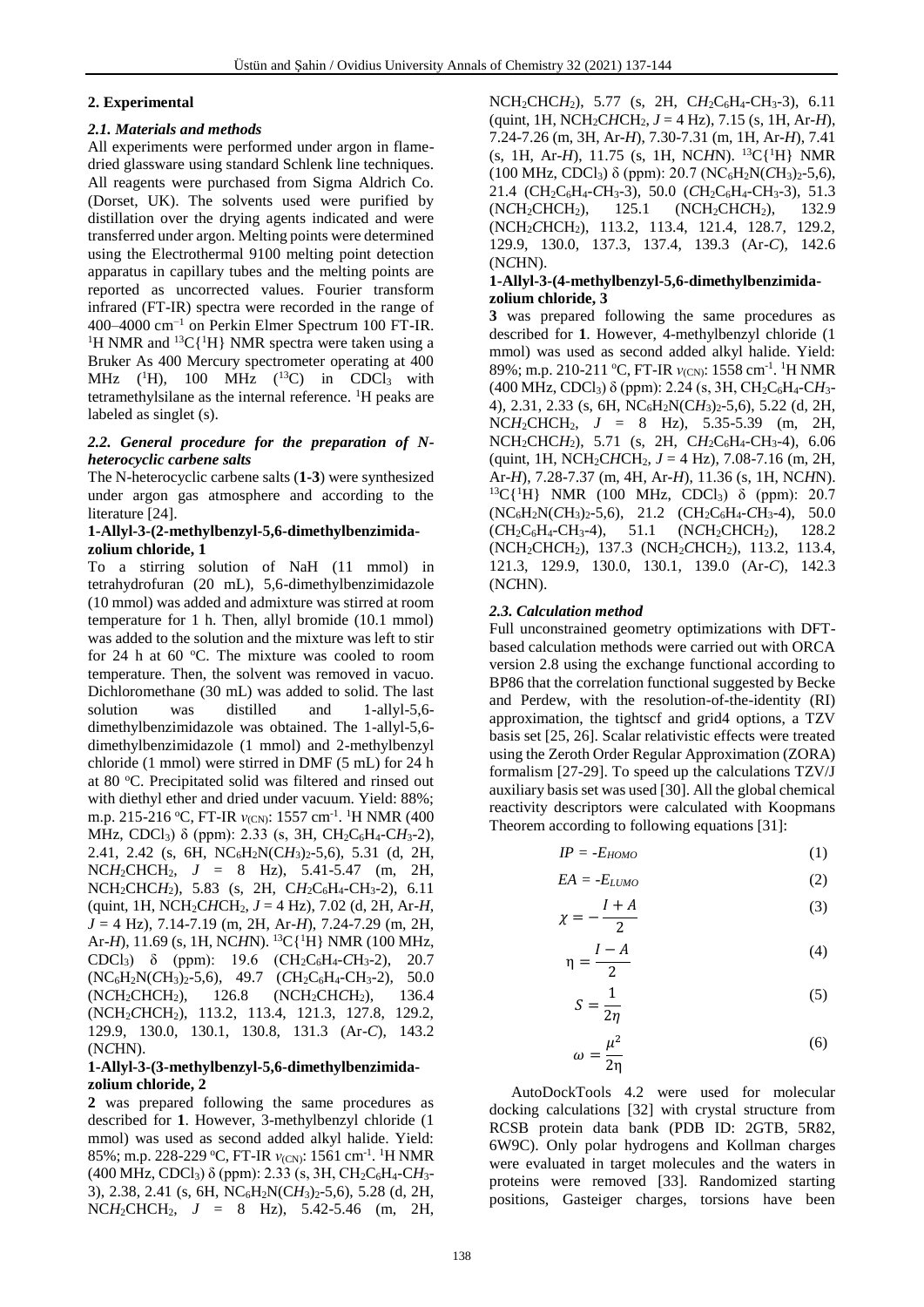evaluated for ligand molecules [34]. While Lamarkian genetic algorithms were applied, the genetic algorithm population was recorded as 150 [35]. The grids were selected as 60/60/56 npts with 4.754/1.384/14.716 (x/y/z) for 2GTB; 66/78/96 npts with 9.938/- 3.465/8.302 (x/y/z) for 5R82; and 52/110/68 npts with - 26.273/34.465/31.382 (x/y/z) for 6W9C. Discovery Studio 4.1.0 were used for illustrations [36].

#### **3. Results and discussion**

*3.1. Characterization of N-heterocyclic carbene salts* N-heterocyclic carbene salts (**1-3**) were synthesized as shown Scheme 1.



**Scheme 1.** Synthesis of N-heterocyclic carbene salts (**1-3**)

N-heterocyclic carbene salts were synthesized by reaction of allyl substituted benzimidazolium precursor with different alkyl halides in DMF at 80  $^{\circ}$ C. Precipitated product was crystallized in dichloromethane/diethyl ether for purification. The structure of all new compounds was characterized by FT-IR, <sup>1</sup>H NMR and <sup>13</sup>C{<sup>1</sup>H} NMR spectroscopy.

The FT-IR spectra for all NHC salts (**1-3)** showed the aliphatic and aromatic C-H stretching vibrational bands in the range of  $3100-2700$  cm<sup>-1</sup>. C=C stretching vibration modes of all compounds were seen at around 1700-1600 cm-1 . Benzimidazole ring C=N vibrations of benzimidazolium salts were assigned at 1557, 1561 and 1558 cm-1 for **1-3**, respectively.

NMR spectra of all the compounds were analyzed in deuterochloroform (d-CDCl3). In the <sup>1</sup>H NMR spectra, acidic protons (NCHN) for N-heterocyclic carbene salts (**1-3**) were seen as a characteristic sharp singlet at 11.69, 11.75 and 11.36 ppm respectively. Methyl protons in the benzyl and 5,6-dimethlybenzimidazole groups came around 2.24-2.42 ppm for **1-3**. Alkylic protons in **1-3** gave peaks around 5.22-5.83 ppm. Middle protons of  $NCH<sub>2</sub>CHCH<sub>2</sub> came at 6.11, 6.11 and 6.06 ppm as a quint$ respectively. All aromatic protons were seen in the range of 7.00-7.45 ppm for **1-3** compounds. In the <sup>13</sup>C{<sup>1</sup>H} NMR spectra, aromatic carbons in **1-3** compounds were detected in the range of 113.0-140.0 ppm. N*C*HN carbon on **1-3** salts signaled at 143.2, 142.6 and 142.3 ppm, respectively. Benzylic carbons of benzyl groups were observed at 49.7, 50.9 and 50.0 ppm for **1-3**, respectively. Observed peaks in the range of 19.0-22.0 ppm were attributed to all methyl carbons. These values agree with reported data for similar N-heterocyclic carbens [37]. The FT-IR, <sup>1</sup>H NMR and, <sup>13</sup>C{<sup>1</sup>H} NMR spectra are presented in the details in the Supplementary Files (Figures S1, S6).

#### *3.2. DFT-based analysis and molecular docking*

In this study, the optimizations of the molecules were performed with ORCA package. HOMO and LUMO analysis of the molecules are important since these orbitals are the most reactive area of the molecules [38]. HOMO is defined that the molecules behave through as a Lewis acid while LUMO residue also act as Lewis base [39]. According to the optimization results, it has been determined that the HOMO is located on benzyl part, and also LUMO is resided on benzimidazole main scaffold (Figure 1).



#### **Figure 1**. HOMO and LUMO energies and illustrations of the molecules (in eV)

Also, the higher HOMO-LUMO gap energy, the lower chemical reactivity, and the higher kinetic stability. According to the calculated HOMO-LUMO gap energies of the investigated molecules, the most reactive molecule is **2**, while **3** has the most kinetic stability. Moreover, HOMO energies are evaluated as a measurement of the Ionization Potential of molecules while LUMO energies are also evaluated for Electron Affinity of the molecules. On the other hand, Global Reactivity Descriptors of Koopmans Theorem allow to relative analysis of the reactivity of the molecules [40].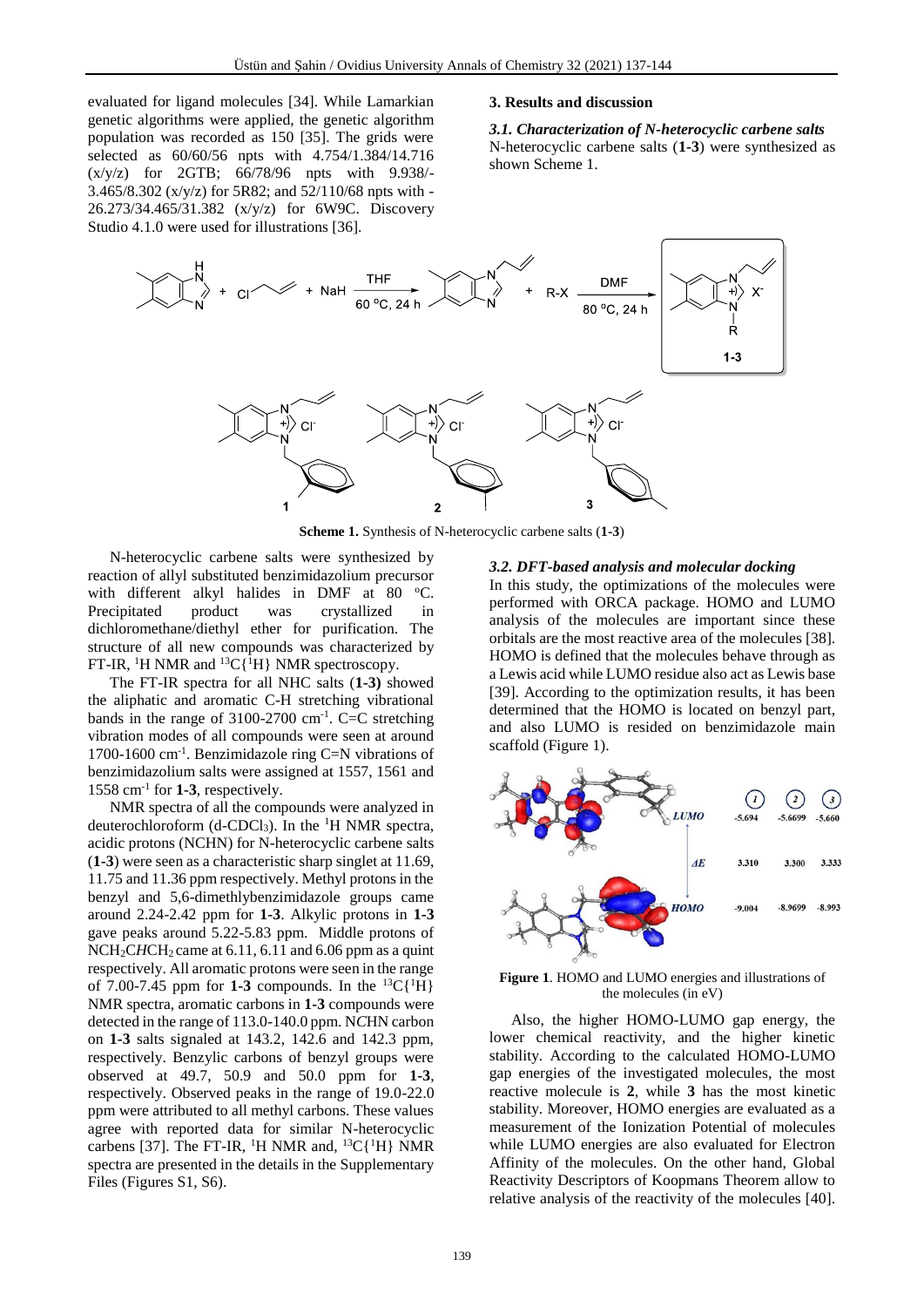These descriptors in this study shows that **1** has the highest ionization potential. In addition, global softness and chemical hardness are also approved as evaluation criteria for the reactivity of molecules. The stability of molecules decreases with the increasing of the global softness, so the higher the hardness, the lower the reactivity [41]. It is clear from Table 1 that the reactivity of the molecules will be listed as  $2 > 1 > 3$ . Electrophilicity index is regarded as an indication of the electrophilic force of the molecular system against a nucleophile [42].

**Table 1.** Global reactivity descriptors of the complexes (in eV)

| Ionization Potential (IP)    | 9.004 | 8.970 | 8.993 |
|------------------------------|-------|-------|-------|
| Electron Affinity (EA)       | 5.694 | 5.670 | 5.660 |
| Electronegativity $(\gamma)$ | 7.349 | 7.320 | 7.326 |
| Global Softness (S)          | 0.302 | 0.303 | 0.300 |

| Global Hardness (n)                | 1.655  | 1.650  | 1.667  |
|------------------------------------|--------|--------|--------|
| Electrophilicity Index( $\omega$ ) | 16.310 | 16.235 | 16.101 |

COVID-19 continues to affect all the world as the biggest pandemic faced by the living generation. In the acute situation, the priority has focused on vaccination studies in order to prevent deaths. Considering the limited time of action of the vaccine and the difficulties in vaccine dissemination for fully protection, drug design studies should be focused on in fighting against the disease. Recently, the activity of many synthetic and natural molecules against COVID-19 has been studied. Considering the difficulty of analyzing the anti-viral activity of all known and newly synthesized molecules, studies with in-silico methods have become important. Now, it is possible to see molecular docking studies performed against many crystals. In this study, three certain crystal structures were used.



**Figure 2**. Interaction residue (**A:** PDB fragment 2GTB [21]), docking conformations (**B**) and interaction type of benzimidazole type **1**, **2**, and **3** with SARS coronavirus main peptidase crystal structure (dark green and turquoise: H-bonds; green: van der Waals; orange: π-anion/cation; pink: alkyl and π -alkyl; yellow: π -sulfur; fuchsia: π - π stacked and π - π T shaped)

In the first study, three optimized benzimidazole derivative molecules were interacted with SARS coronavirus main peptidase [21]. All molecules interacted with approximately the same region of the crystal (Figure 2). According to the obtained results, the H-bonds with the residue of included Phe294, Pro293, Gln107, Gln110 and Asn151 amino acids were recorded for all three molecules (Figure 2, A). H-bonds with Gln110, Asn203, and Thr292,  $\pi$  -sigma interaction with Phe294 and alkyl/ $\pi$  -alkyl interactions with Ile200, Leu202 and Ile249 have been recorded. The molecule is interacted with crystal in one type of conformation, no difference is noted in the orientation of the molecule. The calculated binding energies for **1** and **3** are equal with -6.07 kcal/mol. H-bond with Gln110 and Thr292 and  $\pi$  -  $\pi$  stacked interactions with Phe294 and Leu202 and  $\pi$  -  $\pi$  stacked interactions with Gly109 for **3** could be effective in calculated binding energy. The interactions of alkyl $/\pi$ -alkyl with His246 and Ile249 are also recorded. Although the binding energy of **2** was determined as -6.06 kcal/mol, only one H-bond was detected with Gln110. Phe294 is remarkable in this

docking pose with both  $\pi$  -  $\pi$  stacked and alkyl/  $\pi$  -alkyl interactions. Salim and Noureddine performed molecular docking for reference inhibitor AZP (PubChem Code: 5287723) against SARS coronavirus main peptidase and determined -7.499 kcal/mol as binding constant that is higher than the that of 1-3. They also analyzed the interactions for some well-known antiviral drugs such as remdesivir (-7.079 kcal/mol), favipiravir (-4.122 kcal/mol) and hydroxychloroquine (- 5.515 kcal/mol) [43]. We also docked favipiravir, hydroxychloroquine, nelfinavir, remdesivir, and lopinavir into SARS coronavirus main peptidase with our protocol. Binding affinities were recorded -3.66  $kcal/mol$  for favipiravir,  $-5.24$  kcal/mol hydroxychloroquine, -4.15 kcal/mol for remdesivir, - 5.12 kcal/mol for nelfinavir, and -6.2 kcal/mol for lopinavir. The molecules that studied in this research gives better score and could be a suitable inhibitor for SARS coronavirus main peptidase.

Among the crystal structures used in this study, the highest binding values were determined with the COVID-19 main protease structure [22]. The binding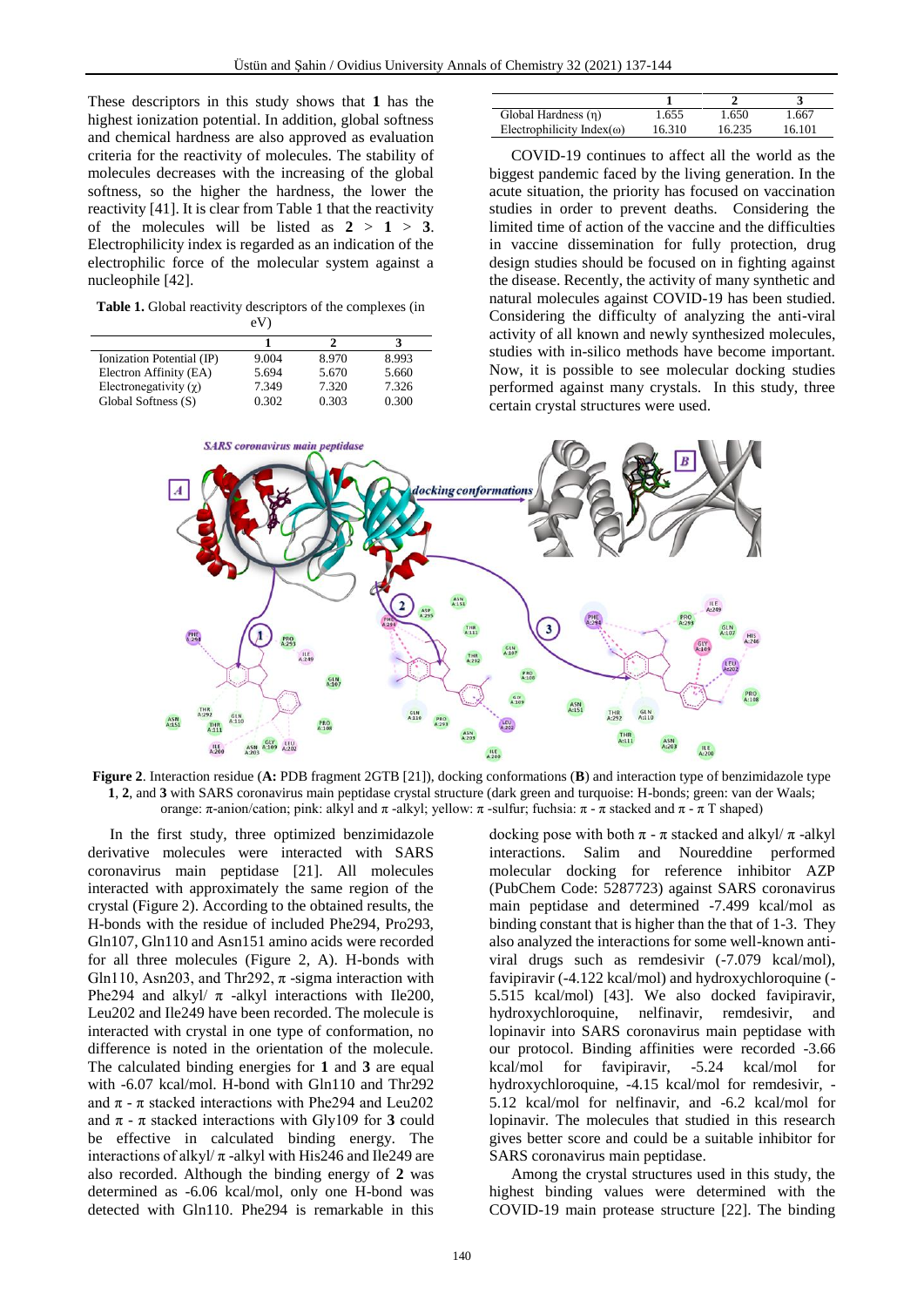energies between the crystal and **1**, **2**, and **3** were determined as -8.64 kcal/mol, -8.72 kcal/mol and -7.77 kcal/mol, respectively. H-bonds with Arg298 and Val303 can be considered as effective in **2** which have the highest binding energy. In addition, it can be determined that the interactions of  $\pi$  - cation with Arg298,  $\pi$  - sulfur with Met6,  $\pi$ -sigma and  $\pi$  -  $\pi$  Tshaped with Phe8 are effective. It can be seen in Figure 3 that these amino acids are also have alkyl and  $\pi$  - alkyl interactions. On the other hand, many Van der Waals interactions have also been recorded. Al-Zahrani were docked many phytochemicals, some known anti-viral drugs and also reference inhibitor (RZS, 6- (ethylamino)pyridine-3-carbonitrile) against COVID-19 main protease [44]. The research recorded −4.90 kcal/mol, −8.40 kcal/mol, −7.90 kcal/mol binding constant for RZS, lopinavir, and nelfinavir, respectively.

Both **1** and **2** have better binding score than reference inhibitor and the drugs while **3** have better binding constant than only reference inhibitor. The interaction residues that we determined for 1-3 are compatible with the active sites of the COVID-19 main protease that recorded by Al-Zahrani. Some FDA-approved drugs were docked into COVID-19 main protease crystal and the binding constants of favipiravir, hydroxychloroquine, nelfinavir, remdesivir, and lopinavir were detected as -5.29 kcal/mol, -5.17 kcal/mol, -7.85 kcal/mol, -6.02 kcal/mol, and -3.89 kcal/mol, respectively. The molecules that studied in this research have bigger binding score than these approved drugs and these results could be an indication for being a suitable inhibitor for COVID-19 main protease.



**Figure 3**. Interaction residue (**A:** PDB fragment 5R82 [22]), docking conformations (**B**) and interaction type of benzimidazole type **1**, **2**, and **3** with COVID-19 main protease crystal structure (dark green and turquoise: H-bonds; green: van der Waals; orange: π anion/cation; pink: alkyl and  $\pi$  -alkyl; yellow:  $\pi$  -sulfur; fuchsia:  $\pi$  -  $\pi$  stacked and  $\pi$  -  $\pi$  T shaped)



**Figure 4**. Interaction residue (**A:** PDB fragment 6W9C [23]), docking conformations (**B**) and interaction type of benzimidazole type **1**, **2**, and **3** with papain-like protease of SARS CoV-2 crystal structure (dark green and turquoise: H-bonds; green: van der Waals; orange: π -anion/cation; pink: alkyl and π -alkyl; yellow: π -sulfur; fuchsia: π - π stacked and π - π T shaped)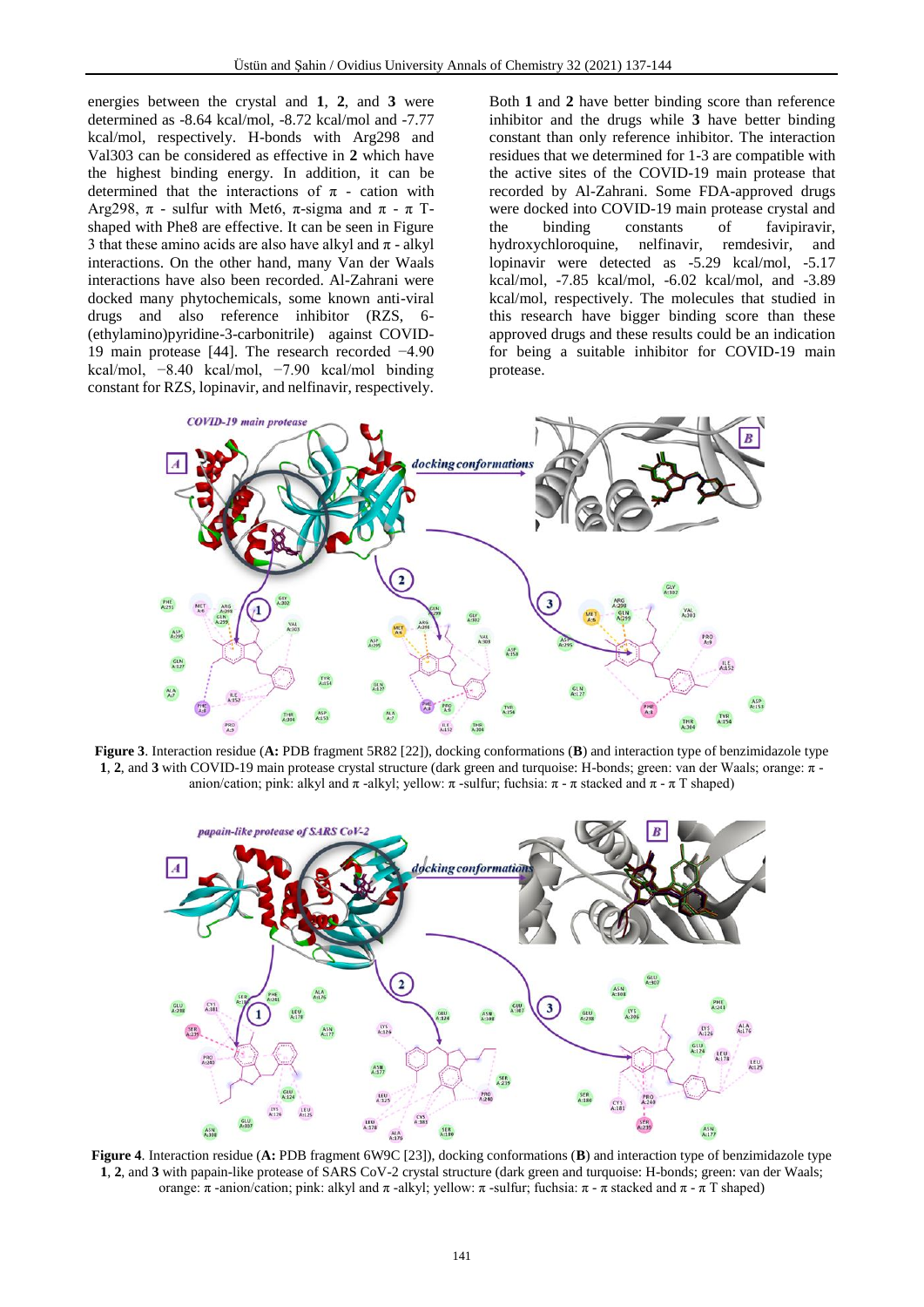Recently, papain-like protease has been used frequently in *in silico* COVID-19 studies. Papain-like protease [23] is effective in virus replication and maturation. Strong interactions with this crystal could be important for the candidate molecule. In this study, all the molecules interact with approximately the same region of the crystal. Unlike other crystals, two different molecular orientations were determined. The binding energies of the molecules evaluated in this study with papain-like protease were determined as -5.63 kcal/mol, -5.70 kcal/mol and -5.38 kcal/mol. The strongest binding energy was determined for **2**. No interaction was noted in these poses except alkyl $/\pi$ -alkyl and van der Waals. There is an amide -  $\pi$  stacked interaction with Ser239 for **1** and **3**, but it is not having a big effect on total binding energy. All interaction details of molecules can be analyzed in Figure 4. Papain-like protease of SARS CoV-2 were also interacted with some FDAapproved drugs with molecular docking method. The binding constants of favipiravir, hydroxychloroquine, nelfinavir, remdesivir, and lopinavir were calculated as -4.88 kcal/mol, -4.20 kcal/mol, -5.09 kcal/mol, -3.17 kcal/mol, and -3.31 kcal/mol, respectively. These results could represent that the benzimidazolium salts could be an inhibitor for papain-like protease of SARS CoV-2.

# **4. Conclusions**

Benzimidazole derivative molecules are still used effectively in many treatment procedures. Therefore, it is important to examine the effect of these molecules on the pandemic that is still happening. These analyses have been carried out with molecular docking methods, which are considered important tool in drug design studies recently. The strongest binding energies in the study were obtained with COVID-19 main protease. Also, good binding scores were determined SARS coronavirus main peptidase and papain-like protease. Some of the binding constants of the characterized molecules are better than some of well-known anti-viral drug molecules and this means that these molecules could be better inhibitor than some of commercial antiviral compounds. It may be suggested to extend the work through more efficient substituents, such as the halogenic species. It is also known that this family makes effective complexes with many transition metals. Examining the effect of different metals on the virus can be evaluated in future studies.

# **Conflict of interest**

The authors declare that they have no known competing financial interests or personal relationships that could have appeared to influence the work reported in this paper.

# **References**

- [1]. D. Wu, T. Wu, Q. Liu, Z. Yang, The SARS-CoV-2 outbreak: What we know, International Journal of Infectious Diseases 94 (2020) 44-48. Doi: 10.1016/j.ijid.2020.03.004
- [2]. <https://covid19.who.int/> "visited in 14.12.2021"
- [3]. J.A. Singh, COVID-19 vaccine trials: Duty of care and standard of prevention considerations, Vaccine 38 (2020) 7578–7580. Doi: 10.1016/j.vaccine.2020.10.012
- [4]. V. Gies, N. Bekaddour, Y. Dieudonné, A. Guffroy, Q. Frenger, F. Gros, M. P. Rodero, J.P. Herbeuval, A.S. Korganow, Beyond Anti-viral Effects of Chloroquine/Hydroxychloroquine, Front. Immunol. 11 (2020) 1409. Doi: 10.3389/fimmu.2020.01409
- [5]. L. Runfeng, H. Yunlonge, H. Jicheng, P. Weiqi, M. Qinhai, S. Yongxia, L. Chufang, Z. Jin, J. Zhenhua, J. Haiming, Z. Kui, H. Shuxiang, D. Jun, L. Xiaobo, H. Xiaotao, W. Lin, Z. Nanshan, Y. Zifen, Lianhuaqingwen exerts anti-viral and antiinflammatory activity against novel coronavirus (SARS-CoV-2), Pharmacological Research 156 (2020) 104761. Doi: 10.1016/j.phrs.2020.104761
- [6]. E. Teirumnieks, I. Balchev, R.S. Ghalot, L. Lazov, Antibacterial and anti-viral effects of silver nanoparticles in medicine against COVID-19—a review, Laser Phys. 31 (2021) 013001. Doi: 10.1088/1555-6611/abc873
- [7]. J. Xu, L. Gao, H. Liang, S. Chen, In silico screening of potential anti–COVID-19 bioactive natural constituents from food sources by molecular docking, Nutrition 82 (2021) 111049. Doi: 10.1016/j.nut.2020.111049
- [8]. A.B. Gumel, E.A. Iboi, C.N. Ngonghala, E.H. Elbash, A primer on using mathematics to understand COVID-19 dynamics: Modeling, analysis and simulations, Infectious Disease Modelling 6 (2021) 148-168. Doi: 10.1016/j.idm.2020.11.005
- [9]. M. Kubeil, R.R. Vernooij, C. Kubeil, B.R. Wood, B. Graham, H. Stephan, L. Spiccia, Studies of Carbon Monoxide Release from Ruthenium(II) Bipyridine Carbonyl Complexes upon UV-Light Exposure, Inorganic Chemistry 56 (2017) 5941– 5952. Doi: 10.1021/acs.inorgchem.7b00599
- [10]. Y. Wang, K. Sarris, D.R. Sauer, S.W. Djuric, A simple and efficient one step synthesis of benzoxazoles and benzimidazoles from carboxylic acids, Tetrahedron Letters 47 (2006) 4823-4826. Doi: 10.1016/j.tetlet.2006.05.052
- [11]. S.D. Düşünceli, D. Ayaz, E. Üstün, S. Günal, N. Özdemir, M. Dinçer, İ. Özdemir, Synthesis, antimicrobial properties, and theoretical analysis of benzimidazole-2-ylidene silver(I) complexes, Journal of Coordination Chemistry 73 (2020) 1967-1986.

Doi: 10.1080/00958972.2020.1812587

- [12]. J. Valdez, R. Cedillo, A. Hernández-Campos, L. Yépez, F. Hernández-Luis, G. Navarrete-Vázquez, A. Tapia, R. Cortés, M. Hernández, R. Castillo, Synthesis and antiparasitic activity of 1Hbenzimidazole derivatives, Bioorganic & Medicinal Chemistry Letters 12 (2002) 2221-2224. Doi: 10.1016/S0960-894X(02)00346-3
- [13]. M. Tonelli, M. Simone, B. Tasso, F. Novelli, V. Boido, F. Sparatore, G. Paglietti, S. Pricl, G. Giliberti, S. Blois, C. Ibba, G. Sanna, R. Loddo, P. Colla, Antiviral activity of benzimidazole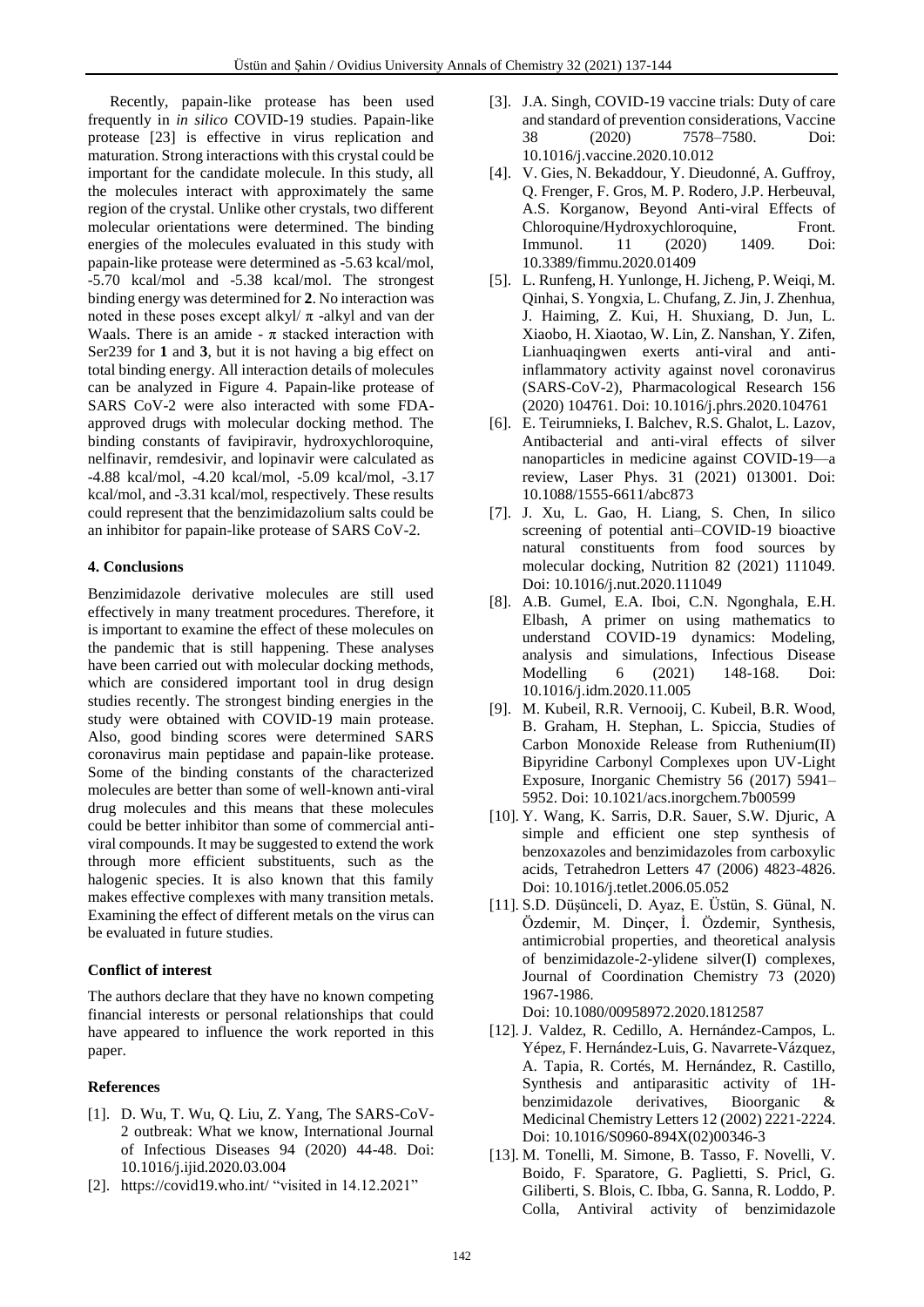derivatives. II. Antiviral activity of 2 phenylbenzimidazole derivatives, Bioorganic & Medicinal Chemistry 18 (2010) 2937-2953. Doi: 10.1016/j.bmc.2010.02.037

- [14]. E. Üstün, A. Özgür, K.A. Coşkun, S.D. Düşünceli, İ. Özdemir, Y. Tutar, Anticancer activities of manganese-based photoactivatable CO-releasing complexes (PhotoCORMs) with benzimidazole derivative ligands, Transition Metal Chemistry 42 (2017) 331–337. Doi: 10.1007/s11243-017-0136-x
- [15]. M. Gaba, S. Singh, C. Mohan, Benzimidazole: An emerging scaffold for analgesic and antiinflammatory agents, European Journal of Medicinal Chemistry 76 (2014) 494-505. Doi: 10.1016/j.ejmech.2014.01.030
- [16]. J. Velík, V. Baliharová, J. Fink-Gremmels, S. Bull, J. Lamka, L. Skálová, Benzimidazole drugs and modulation of biotransformation enzymes, Research in Veterinary Science 76 (2004) 95-108. Doi: 10.1016/j.rvsc.2003.08.005
- [17]. A.G. Saimot, A.C. Cremieux, J.M. Hay, A. Meulemans, M.D. Giovanangeli, B. Delaitre, J.P. Coulaud, Albendazole as a potential treatment for human hydatidosis, The Lancet 322 (1983) 652- 656. Doi: 10.1016/S0140-6736(83)92533-3
- [18]. R.R. Nadendla, Molecular modeling: A powerful tool for drug design and molecular docking, Resonance 9 (2004) 51–60. Doi: 10.1007/BF02834015
- [19]. J.C. Phillips, Generalized Koopmans' Theorem, Phys. Rev. 123, 420. Doi: 10.1103/PhysRev.123.420
- [20]. <https://www.rcsb.org/structure/2GTB> (for 2gtb); <https://www.rcsb.org/structure/5R82> (for5r82); <https://www.rcsb.org/structure/6W9C> (for 6w9c)
- [21]. T.W. Lee, M.M. Cherney, J. Liu, K.E. James, J.C. Powers, L.D. Eltis, M.N.G. James, Crystal structures reveal an induced-fit binding of a substrate-like aza-peptide epoxide to SARS coronavirus main peptidase, J. Mol. Biol. 366 (2007) 916-932. Doi: 10.1016/j.jmb.2006.11.078
- [22]. A. Douangamath, D. Fearon, P. Gehrtz, T. Krojer, P. Lukacik, C.D. Owen, E. Resnick, C. Strain-Damerell, A. Aimon, P. Abranyi-Balogh, J. Brandao-Neto, A. Carbery, G. Davison, A. Dias, T.D. Downes, L. Dunnett, M. Fairhead, J.D. Firth, S.P. Jones, A. Keeley, G.M. Keseru, H.F. Klein, M.P. Martin, M.E.M. Noble, P. O'Brien, A. Powell, R.N. Reddi, R. Skyner, M. Snee, M.J: Waring, C. Wild, N. London, F. von Delft, M.A. Walsh, Crystallographic and electrophilic fragment screening of the SARS-CoV-2 main protease, Nat Commun 11 (2020) 5047. Doi: 10.1038/s41467-020-18709-w
- [23]. J. Osipiuk, R. Jedrzejczak, C. Tesar, M. Endres, L. Stols, G. Babnigg, Y. Kim, K. Michalska, A. Joachimiak, The crystal structure of papain-like protease of SARS CoV-2, Center for Structural Genomics of Infectious Diseases, to be published.
- [24]. N. Şahin, G. Serdaroğlu, S. D. Düşünceli, M. N. Tahir, C. Arıcı, İ. Özdemir, Direct arylation of heteroarenes by PEPPSI-type palladium–NHC complexes and representative quantum chemical

calculations for the compound which the structure was determined by X-ray crystallography, Journal of Coordination Chemistry 72 (2019) 3258-3284. Doi: 10.1080/00958972.2019.1692202.

- [25]. A.D. Becke, Density-functional exchange-energy approximation with correct asymptotic behavior. Phys Rev A Gen Phys. 38 (1988) 3098-3100. Doi: 10.1103/PhysRevA.38.3098.
- [26]. J.P. Perdew, K. Burke, M. Ernzerhof, Generalized Gradient Approximation Made Simple, Phys. Rev. Lett. 77 (1996) 3865-3868. Doi: 10.1103/PhysRevLett.77.3865
- [27]. D.A. Pantazis, X.Y. Chen, C.R. Landis, F. Neese, All-Electron Scalar Relativistic Basis Sets for Third-Row Transition Metal Atoms, J. Chem. Theory Comput. 4 (2008) 908-919. Doi: 10.1021/ct800047t
- [28]. C. Lee, W. Yang, R.G. Parr, Development of the Colle-Salvetti correlation-energy formula into a functional of the electron density, Phys. Rev. B 37 (1988) 785–789. Doi: /10.1103/PhysRevB.37.785
- [29]. F. Neese, The ORCA program system, WIREs Computational Molecular Science 2 (2011)73-78. Doi: 10.1002/wcms.81
- [30]. J. P. Perdew, Density-functional approximation for the correlation energy of the inhomogeneous electron gas, Phys. Rev. B. 33 (1986) 8822. Doi: 10.1103/PhysRevB.33.8822
- [31]. F. Weigend, R. Ahlrichs, Balanced basis sets of split valence, triple zeta valence and quadruple zeta valence quality for H to Rn: Design and assessment of accuracy, Phys. Chem. Chem. Phys. 7 (2005) 3297–3305. Doi: /10.1039/B508541A
- [32]. G.M. Morris, R. Huey, W. Lindstrom, M.F. Sanner, R.K. Belew, D.S. Goodsell, A.J. Olson, Autodock4 and AutoDockTools4: automated docking with selective receptor flexibility, J. Computational Chemistry 16 (2009) 2785-2791. Doi: 10.1002/jcc.21256
- [33]. U.C. Singh, P.A. Kollman, An approach to computing electrostatic charges for molecules, Journal of Computational Chemistry 5 (1984) 129- 145. Doi: 10.1002/jcc.540050204
- [34]. B.D. Bursulaya, M. Totrov, R. Abagyan, C.L. Brooks, Comparative study of several algorithms for flexible ligand docking, Journal of Computer-Aided Molecular Design 17 (2004) 755–763. Doi: 10.1023/B:JCAM.0000017496.76572.6f
- [35]. G.M. Morris, D.S. Goodsell, R.S. Halliday, R. Huey, W.E. Hart, R.K. Belew, A.J. Olson, Automated docking using a Lamarckian genetic algorithm and an empirical binding free energy function, Journal of Computational Chemistry 19 (1999) 1639-1662. Doi: 10.1002/(SICI)1096- 987X(19981115)19:14<1639::AID-JCC10>3.0.CO;2-B
- [36]. BIOVIA, Dassault Systèmes, Discovery Studio, [4.1.0], San Diego: Dassault Systèmes, [2019].
- [37]. G. Serdaroğlu, N. Şahin, The synthesis and characterization of 1-(Allyl)-3-(2-methylbenzyl) benzimidazolium chloride: FT-IR, NMR, and DFT computational investigation, Journal of Molecular